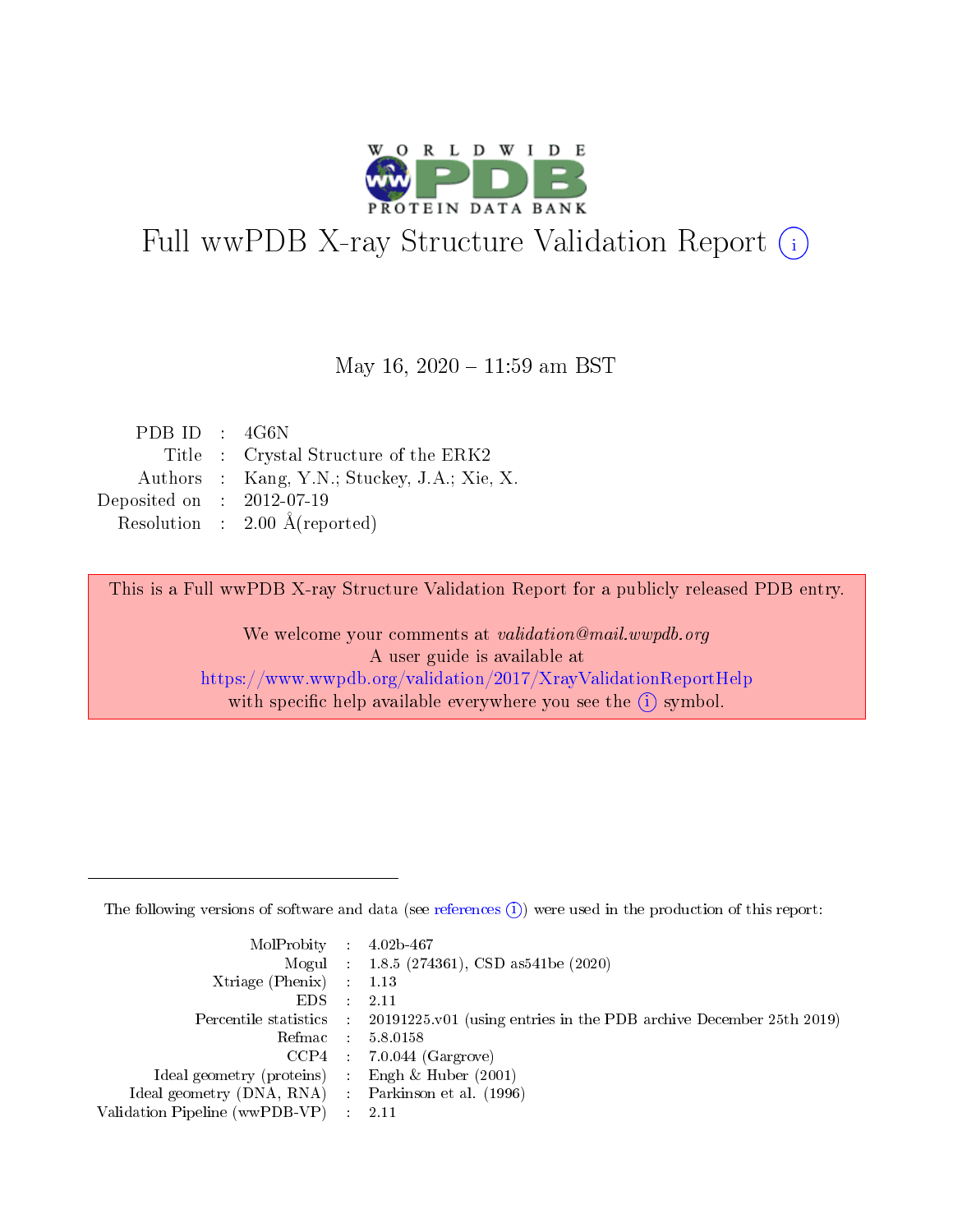# 1 [O](https://www.wwpdb.org/validation/2017/XrayValidationReportHelp#overall_quality)verall quality at a glance  $(i)$

The following experimental techniques were used to determine the structure: X-RAY DIFFRACTION

The reported resolution of this entry is 2.00 Å.

Percentile scores (ranging between 0-100) for global validation metrics of the entry are shown in the following graphic. The table shows the number of entries on which the scores are based.



| Metric                | Whole archive<br>$(\#\text{Entries})$ | Similar resolution<br>$(\#\text{Entries}, \text{resolution range}(\text{\AA}))$ |  |  |
|-----------------------|---------------------------------------|---------------------------------------------------------------------------------|--|--|
| $R_{free}$            | 130704                                | 8085 (2.00-2.00)                                                                |  |  |
| Clashscore            | 141614                                | $9178(2.00-2.00)$                                                               |  |  |
| Ramachandran outliers | 138981                                | $9054(2.00-2.00)$                                                               |  |  |
| Sidechain outliers    | 138945                                | $9053(2.00-2.00)$                                                               |  |  |
| RSRZ outliers         | 127900                                | $7900(2.00-2.00)$                                                               |  |  |

The table below summarises the geometric issues observed across the polymeric chains and their fit to the electron density. The red, orange, yellow and green segments on the lower bar indicate the fraction of residues that contain outliers for  $>=3, 2, 1$  and 0 types of geometric quality criteria respectively. A grey segment represents the fraction of residues that are not modelled. The numeric value for each fraction is indicated below the corresponding segment, with a dot representing fractions <=5% The upper red bar (where present) indicates the fraction of residues that have poor fit to the electron density. The numeric value is given above the bar.

| Mol | $\cap$ hain | Length  | Quality of chain |    |
|-----|-------------|---------|------------------|----|
|     |             |         | 6%               |    |
|     |             | $360\,$ | 91%              | 5% |

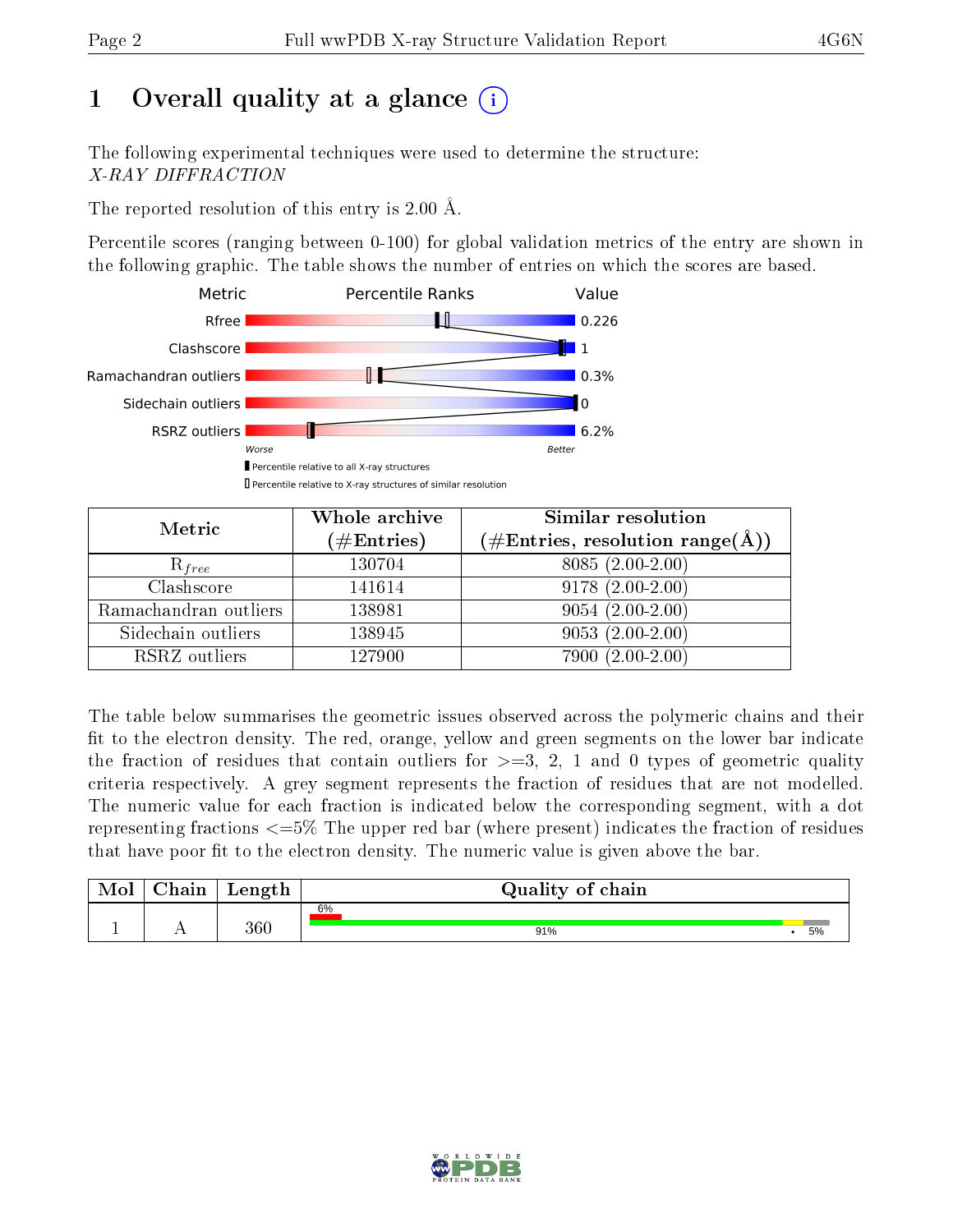# 2 Entry composition (i)

There are 4 unique types of molecules in this entry. The entry contains 2992 atoms, of which 13 are hydrogens and 0 are deuteriums.

In the tables below, the ZeroOcc column contains the number of atoms modelled with zero occupancy, the AltConf column contains the number of residues with at least one atom in alternate conformation and the Trace column contains the number of residues modelled with at most 2 atoms.

Molecule 1 is a protein called Mitogen-activated protein kinase 1.

| Mol | ${\rm Chain}$ | Residues | Atoms                |      |     |     |     | $\mid$ ZeroOcc $\mid$ AltConf $\mid$ Trace |  |
|-----|---------------|----------|----------------------|------|-----|-----|-----|--------------------------------------------|--|
|     |               | 342      | $\rm{Total}$<br>2767 | 1777 | 473 | 502 | -15 |                                            |  |

 Molecule 2 is 3-(4-chlorophenyl)-4,5,6,7-tetrahydro-1H-indazole (three-letter code: EK0) (formula:  $C_{13}H_{13}CIN_2$ ).



| $\operatorname{Mol}$ | Chain   Residues | Atoms       |  |  | $\rm ZeroOcc$   Alt $\rm Conf$ |  |  |  |
|----------------------|------------------|-------------|--|--|--------------------------------|--|--|--|
|                      |                  | Total<br>29 |  |  | H                              |  |  |  |

• Molecule 3 is SULFATE ION (three-letter code: SO4) (formula:  $O_4S$ ).

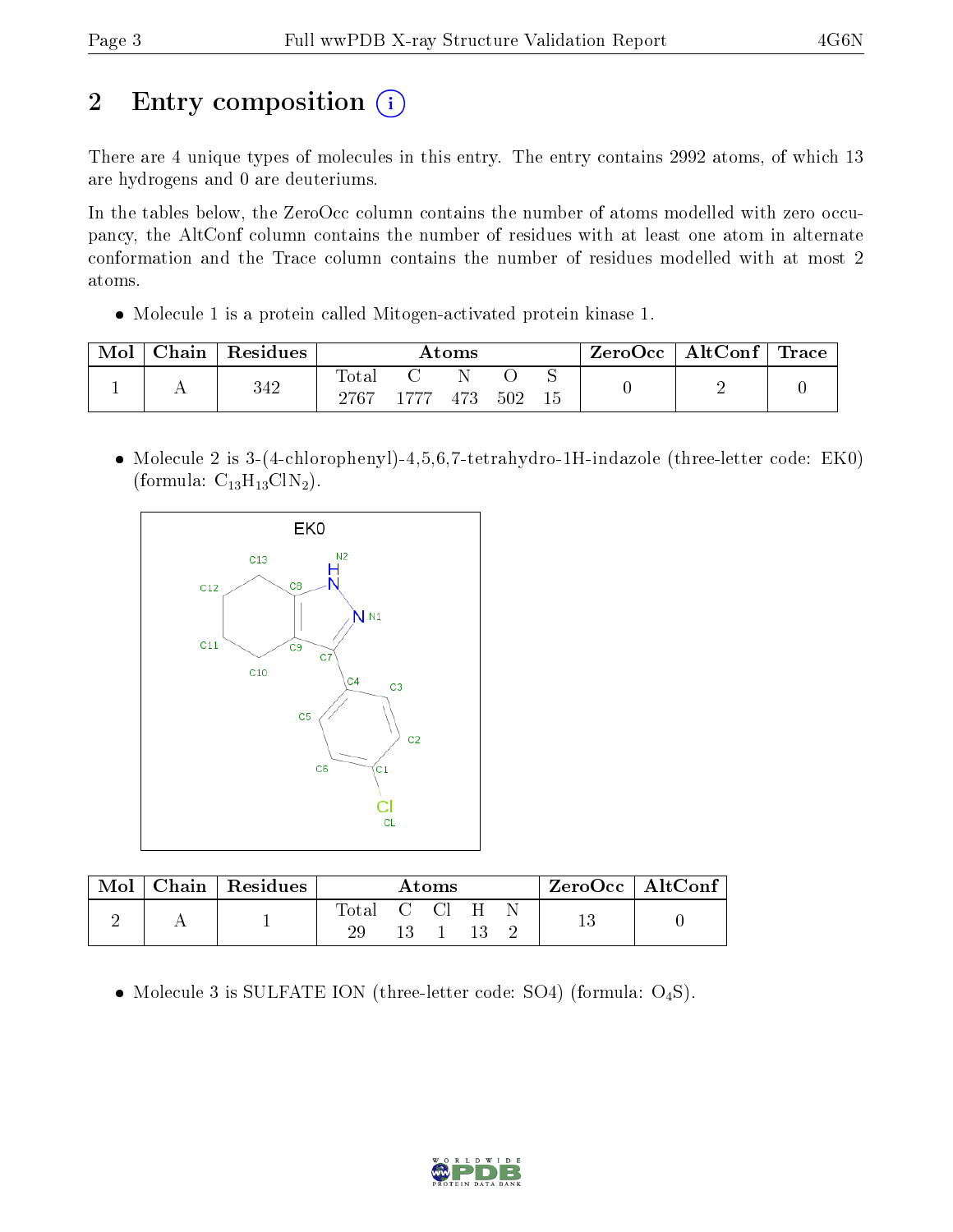

|  | $Mol$   Chain   Residues | Atoms     | $ZeroOcc \mid AltConf \mid$ |
|--|--------------------------|-----------|-----------------------------|
|  |                          | Total O S |                             |
|  |                          | Total O S |                             |

• Molecule 4 is water.

|  | $Mol$   Chain   Residues | Atoms               | $ZeroOcc \mid AltConf$ |  |
|--|--------------------------|---------------------|------------------------|--|
|  | $186\,$                  | Total<br>186<br>186 |                        |  |

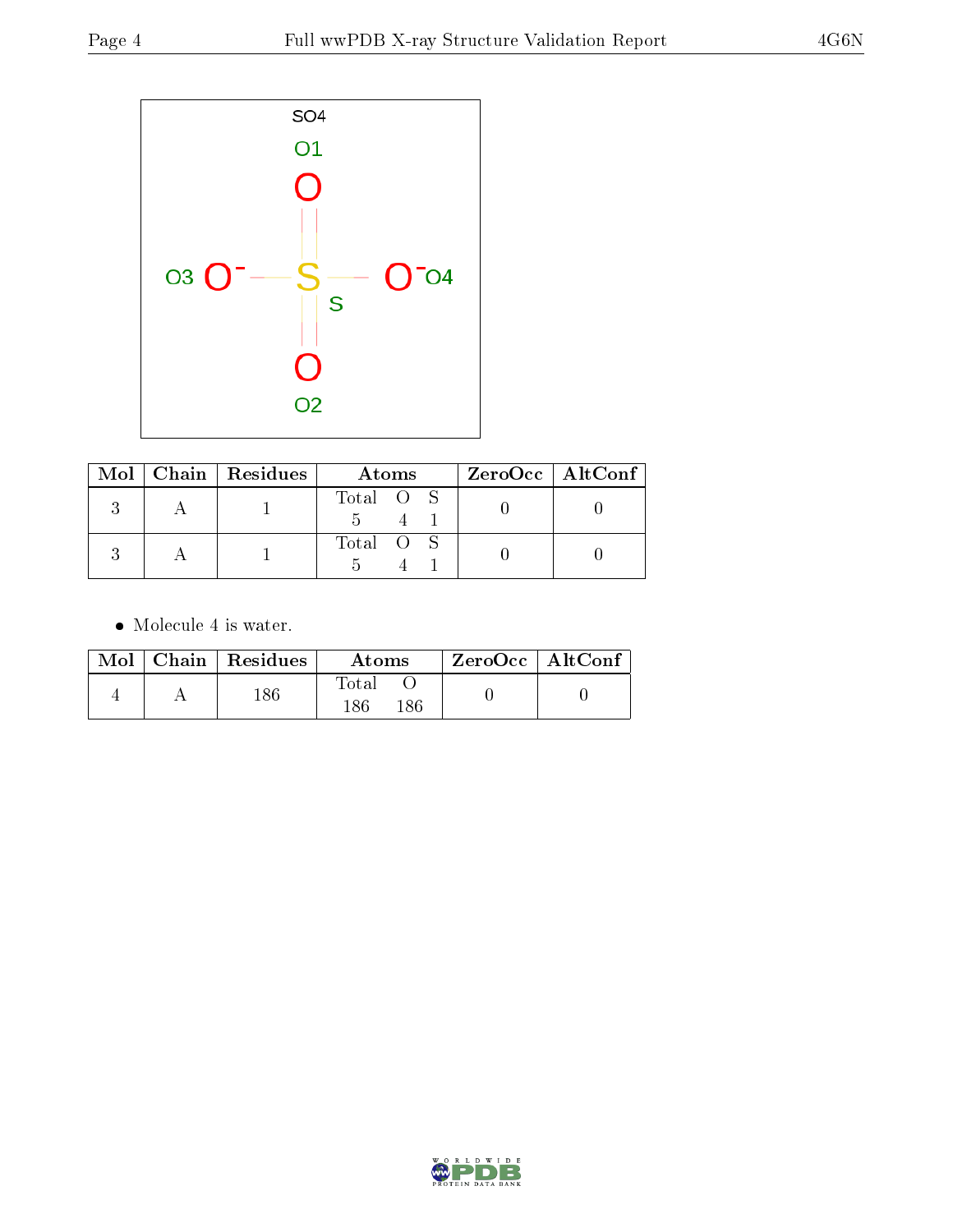# 3 Residue-property plots  $(i)$

These plots are drawn for all protein, RNA and DNA chains in the entry. The first graphic for a chain summarises the proportions of the various outlier classes displayed in the second graphic. The second graphic shows the sequence view annotated by issues in geometry and electron density. Residues are color-coded according to the number of geometric quality criteria for which they contain at least one outlier: green  $= 0$ , yellow  $= 1$ , orange  $= 2$  and red  $= 3$  or more. A red dot above a residue indicates a poor fit to the electron density (RSRZ  $> 2$ ). Stretches of 2 or more consecutive residues without any outlier are shown as a green connector. Residues present in the sample, but not in the model, are shown in grey.

• Molecule 1: Mitogen-activated protein kinase 1



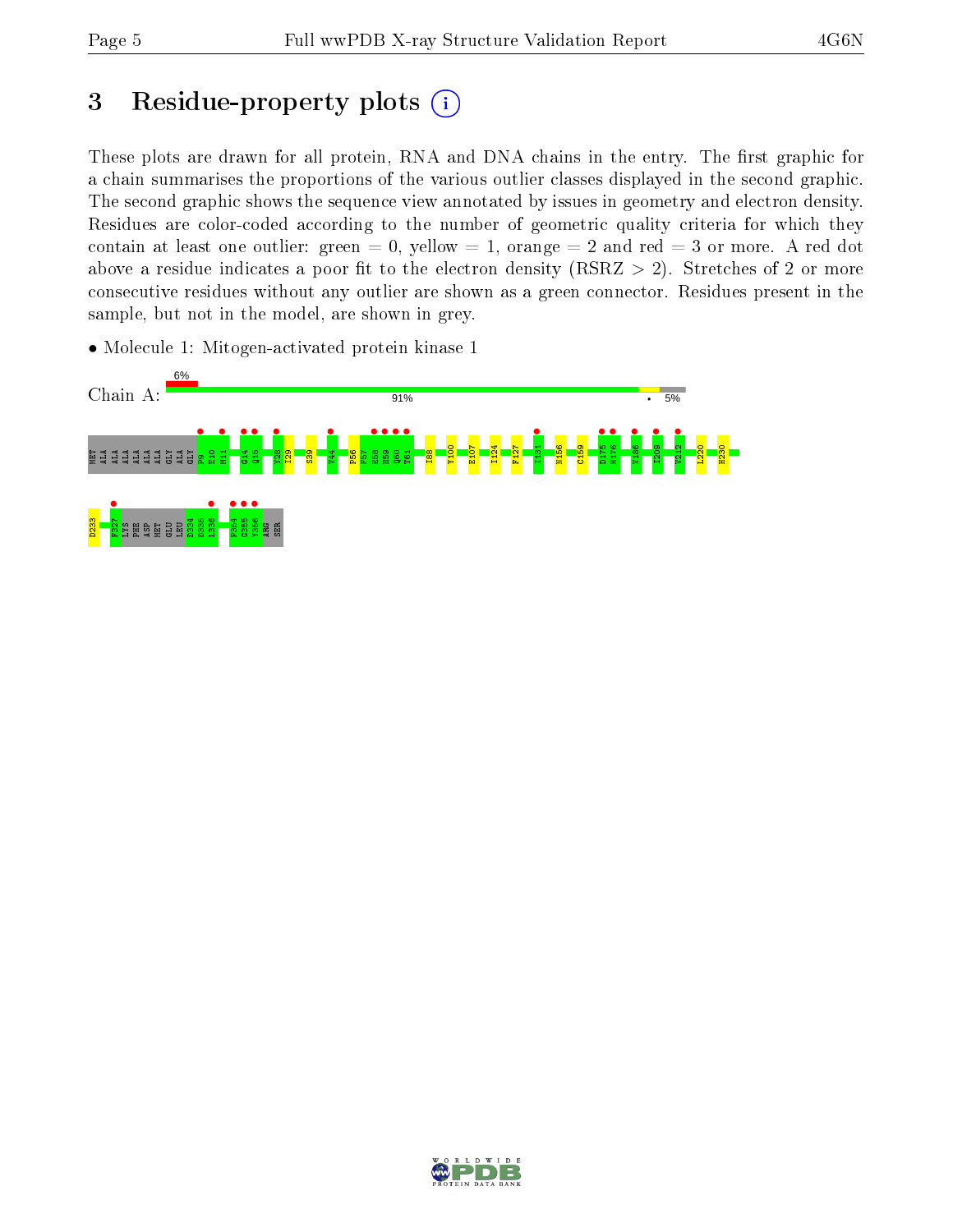# 4 Data and refinement statistics  $(i)$

| Property                                                             | Value                                            | Source     |
|----------------------------------------------------------------------|--------------------------------------------------|------------|
| Space group                                                          | P 1 21 1                                         | Depositor  |
| Cell constants                                                       | 69.84Å<br>48.58Å<br>$59.91\text{\AA}$            |            |
| a, b, c, $\alpha$ , $\beta$ , $\gamma$                               | $108.67^\circ$<br>$90.00^\circ$<br>$90.00^\circ$ | Depositor  |
| Resolution $(A)$                                                     | $\overline{27.82}$<br>$-2.00$                    | Depositor  |
|                                                                      | $27.82 - 2.00$                                   | <b>EDS</b> |
| % Data completeness                                                  | $\overline{97.2 (27.82\text{-}2.00)}$            | Depositor  |
| (in resolution range)                                                | $97.2(27.82 - 2.00)$                             | <b>EDS</b> |
| $R_{merge}$                                                          | 0.05                                             | Depositor  |
| $R_{sym}$                                                            | (Not available)                                  | Depositor  |
| $\sqrt{I/\sigma}(I) > 1$                                             | 6.09 (at $1.99\text{\AA}$ )                      | Xtriage    |
| Refinement program                                                   | BUSTER-TNT BUSTER 2.11.1, BUSTER 2.11.1          | Depositor  |
| $R, R_{free}$                                                        | $\overline{0.187}$ ,<br>0.225                    | Depositor  |
|                                                                      | 0.186<br>0.226<br>$\ddot{\phantom{a}}$           | DCC        |
| $R_{free}$ test set                                                  | 1279 reflections $(5.11\%)$                      | wwPDB-VP   |
| Wilson B-factor $(A^2)$                                              | 31.4                                             | Xtriage    |
| Anisotropy                                                           | 0.206                                            | Xtriage    |
| Bulk solvent $k_{sol}(e/\mathring{A}^3)$ , $B_{sol}(\mathring{A}^2)$ | $0.34$ , 49.4                                    | <b>EDS</b> |
| L-test for twinning <sup>2</sup>                                     | $< L >$ = 0.49, $< L2$ = 0.32                    | Xtriage    |
| Estimated twinning fraction                                          | No twinning to report.                           | Xtriage    |
| $F_o, F_c$ correlation                                               | 0.95                                             | <b>EDS</b> |
| Total number of atoms                                                | 2992                                             | wwPDB-VP   |
| Average B, all atoms $(A^2)$                                         | 39.0                                             | wwPDB-VP   |

Xtriage's analysis on translational NCS is as follows: The largest off-origin peak in the Patterson function is  $6.96\%$  of the height of the origin peak. No significant pseudotranslation is detected.

<sup>&</sup>lt;sup>2</sup>Theoretical values of  $\langle |L| \rangle$ ,  $\langle L^2 \rangle$  for acentric reflections are 0.5, 0.333 respectively for untwinned datasets, and 0.375, 0.2 for perfectly twinned datasets.



<span id="page-5-1"></span><span id="page-5-0"></span><sup>1</sup> Intensities estimated from amplitudes.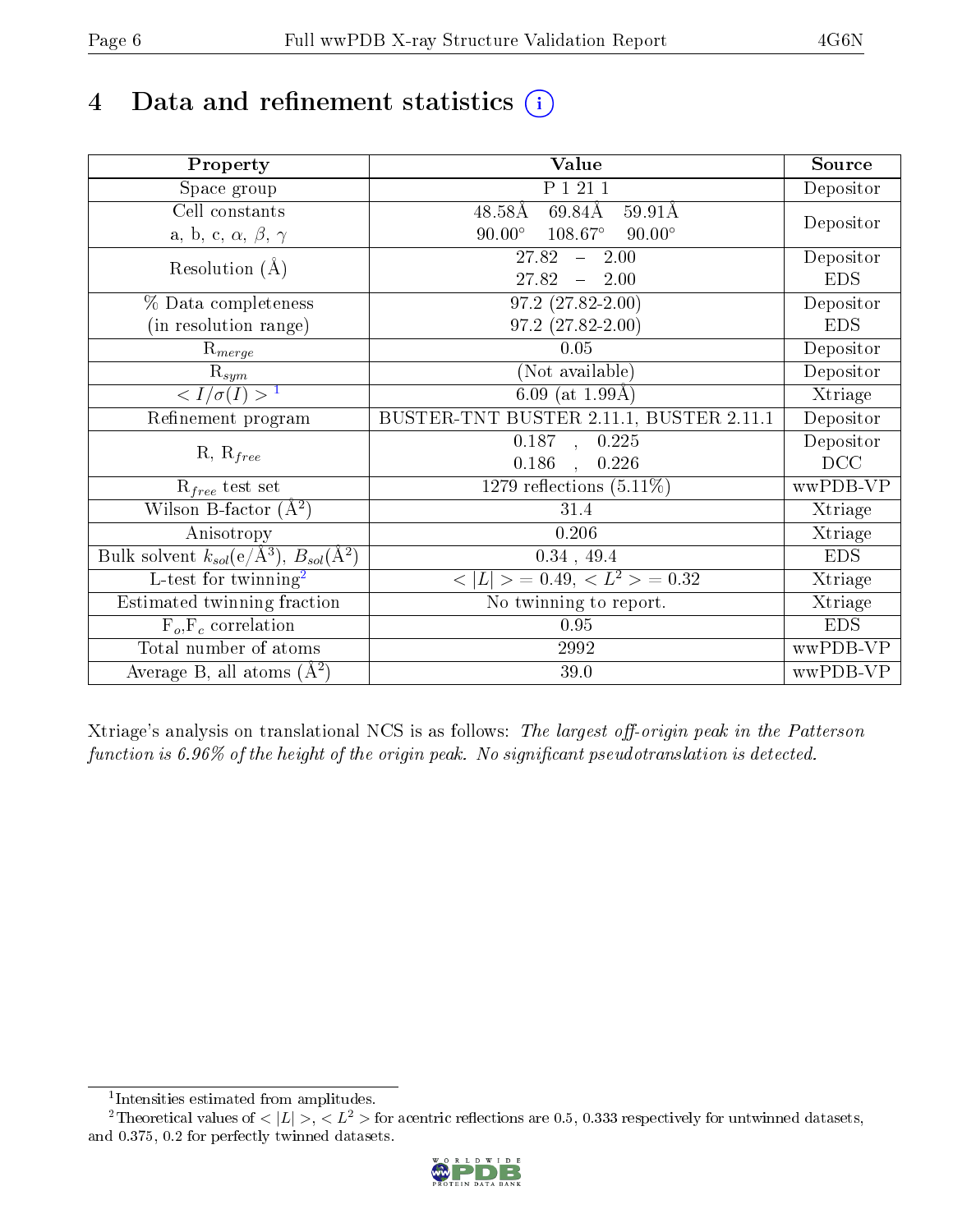# 5 Model quality  $(i)$

### 5.1 Standard geometry (i)

Bond lengths and bond angles in the following residue types are not validated in this section: CME, SO4, EK0

The Z score for a bond length (or angle) is the number of standard deviations the observed value is removed from the expected value. A bond length (or angle) with  $|Z| > 5$  is considered an outlier worth inspection. RMSZ is the root-mean-square of all Z scores of the bond lengths (or angles).

| $Mol$ Chain |  |      | Bond lengths                    | Bond angles |        |  |
|-------------|--|------|---------------------------------|-------------|--------|--|
|             |  |      | RMSZ $ #Z  > 5$ RMSZ $ #Z  > 5$ |             |        |  |
|             |  | 0.52 | 0/2828                          | 0.61        | 0/3836 |  |

There are no bond length outliers.

There are no bond angle outliers.

There are no chirality outliers.

There are no planarity outliers.

#### 5.2 Too-close contacts  $(i)$

In the following table, the Non-H and H(model) columns list the number of non-hydrogen atoms and hydrogen atoms in the chain respectively. The H(added) column lists the number of hydrogen atoms added and optimized by MolProbity. The Clashes column lists the number of clashes within the asymmetric unit, whereas Symm-Clashes lists symmetry related clashes.

|  |      |      | Mol   Chain   Non-H   H(model)   H(added)   Clashes   Symm-Clashes |
|--|------|------|--------------------------------------------------------------------|
|  | 2767 | 2748 |                                                                    |
|  |      |      |                                                                    |
|  |      |      |                                                                    |
|  | 186  |      |                                                                    |
|  | 2979 | 9761 |                                                                    |

The all-atom clashscore is defined as the number of clashes found per 1000 atoms (including hydrogen atoms). The all-atom clashscore for this structure is 1.

All (6) close contacts within the same asymmetric unit are listed below, sorted by their clash magnitude.

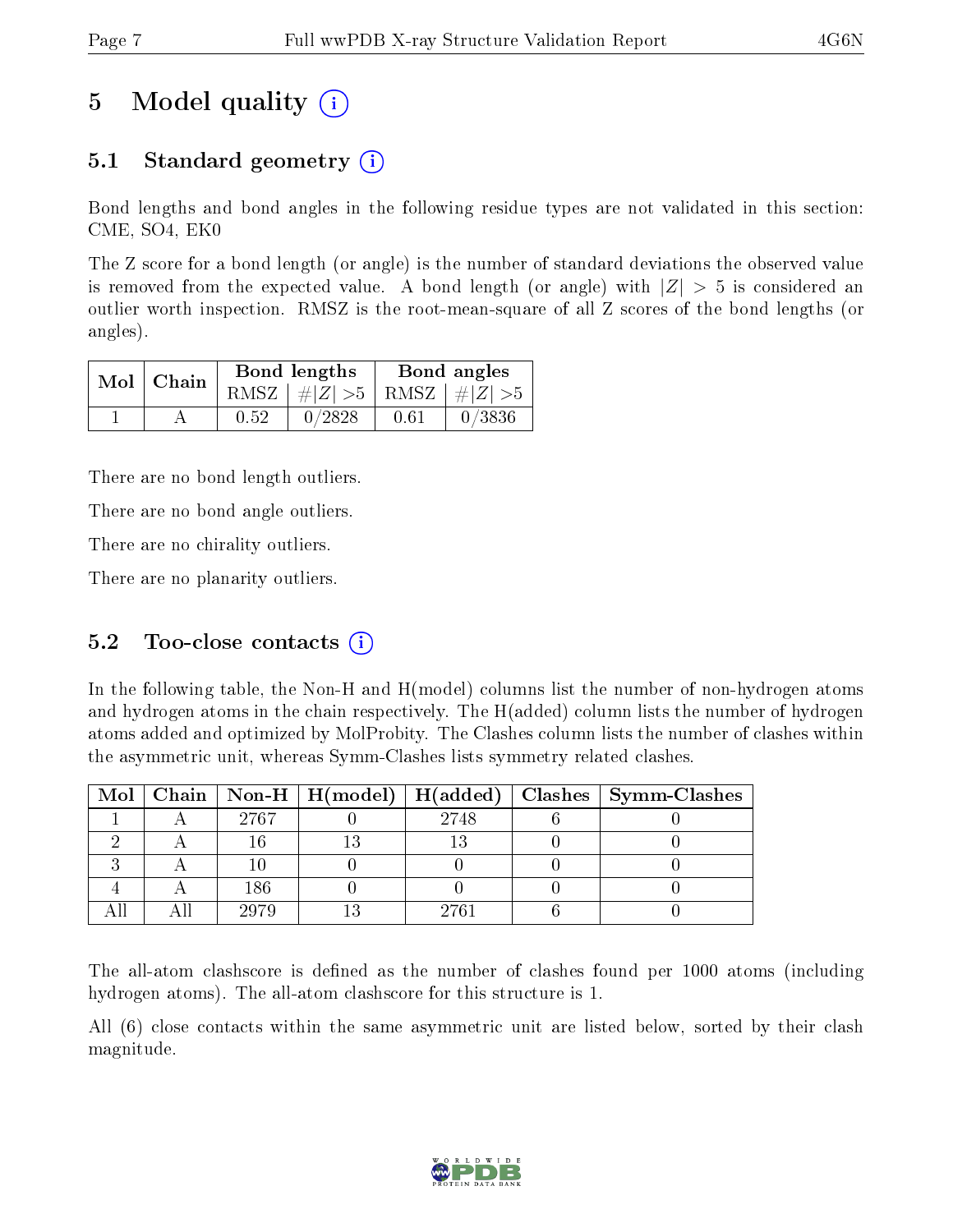| Atom-1              | Atom-2             | Interatomic<br>distance $(\AA)$ | Clash<br>overlap |
|---------------------|--------------------|---------------------------------|------------------|
| 1: A:230:HIS:CE1    | 1:A:233:ASP:HB2    | 2.33                            | 0.64             |
| 1:A:29:ILE:HD11     | 1: A:39: SER:HB3   | 1.85                            | 0.59             |
| 1: A:88: ILE: HB    | 1: A:100:TYR:HB2   | 1.90                            | 0.54             |
| 1: A: 127: PHE: HE1 | 1: A:159: CME: HB2 | 1 77                            | 0.47             |
| 1:A:107:GLU:H       | 1:A:156:ASN:HA     | 1.79                            | 0.47             |
| 1:A:124:ILE:HD13    | 1: A:220:LEU:HD23  | 2.01                            | በ 43             |

There are no symmetry-related clashes.

### 5.3 Torsion angles  $(i)$

#### 5.3.1 Protein backbone (i)

In the following table, the Percentiles column shows the percent Ramachandran outliers of the chain as a percentile score with respect to all X-ray entries followed by that with respect to entries of similar resolution.

The Analysed column shows the number of residues for which the backbone conformation was analysed, and the total number of residues.

| Mol   Chain | Analysed                                                           |  | Favoured   Allowed   Outliers   Percentiles |
|-------------|--------------------------------------------------------------------|--|---------------------------------------------|
|             | $339/360$ $(94\%)$   328 $(97\%)$   10 $(3\%)$   1 $(0\%)$   41 37 |  |                                             |

All (1) Ramachandran outliers are listed below:

| Mol | Chain | $\mathbf{Res}^+$ | vpe |  |
|-----|-------|------------------|-----|--|
|     |       |                  |     |  |

#### 5.3.2 Protein sidechains  $(i)$

In the following table, the Percentiles column shows the percent sidechain outliers of the chain as a percentile score with respect to all X-ray entries followed by that with respect to entries of similar resolution.

The Analysed column shows the number of residues for which the sidechain conformation was analysed, and the total number of residues.

| $\mid$ Mol $\mid$ Chain | Analysed                     |  | Rotameric   Outliers   Percentiles |  |
|-------------------------|------------------------------|--|------------------------------------|--|
|                         | $301/317(95\%)$   301 (100%) |  | $\vert$ 100 100 $\vert$            |  |

There are no protein residues with a non-rotameric sidechain to report.

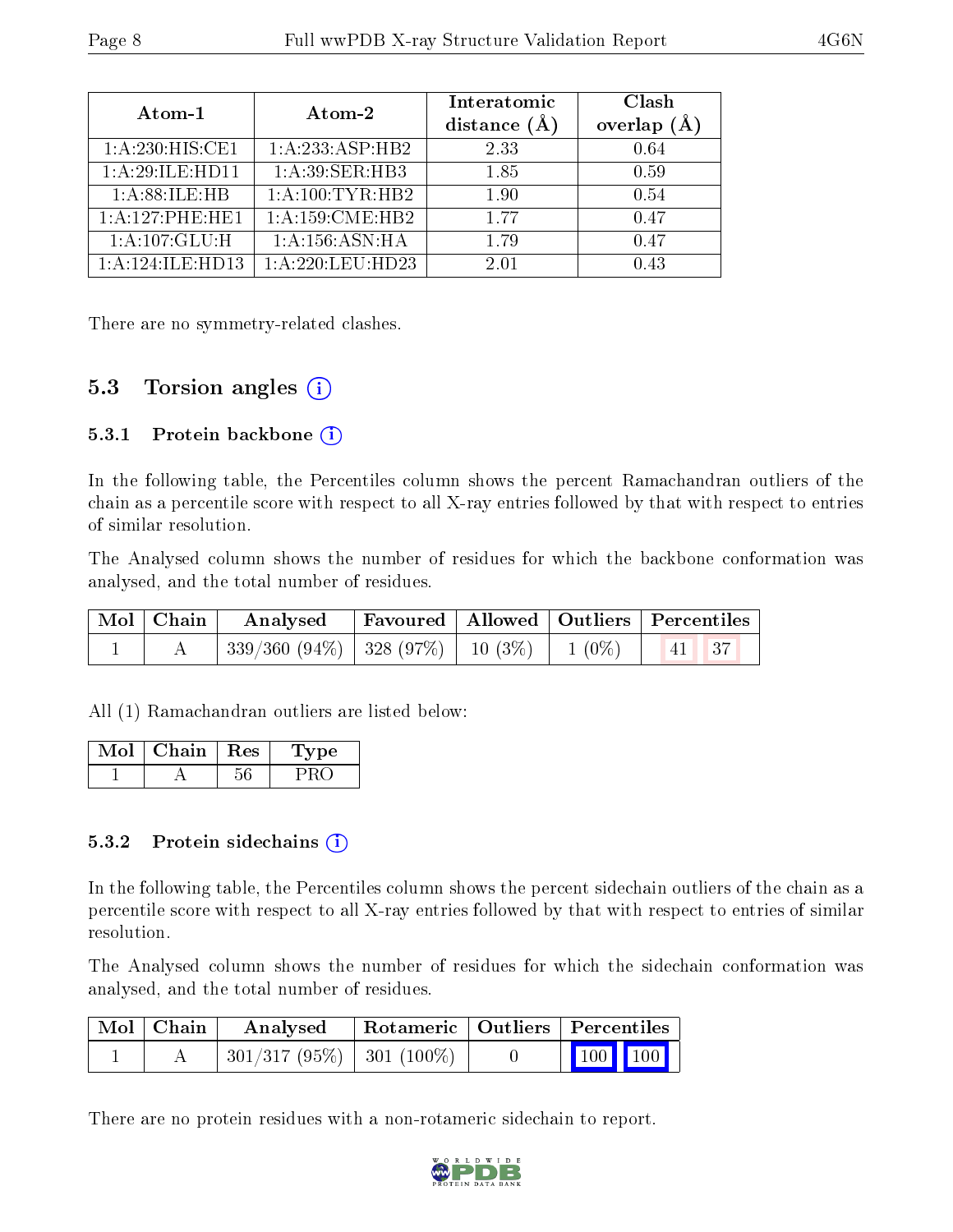Some sidechains can be flipped to improve hydrogen bonding and reduce clashes. All (1) such sidechains are listed below:

| Mol | Chain | $\pm$ Res $^+$ | Type |
|-----|-------|----------------|------|
|     |       | $313\,$        |      |

#### 5.3.3 RNA $(i)$

There are no RNA molecules in this entry.

#### 5.4 Non-standard residues in protein, DNA, RNA chains (i)

1 non-standard protein/DNA/RNA residue is modelled in this entry.

In the following table, the Counts columns list the number of bonds (or angles) for which Mogul statistics could be retrieved, the number of bonds (or angles) that are observed in the model and the number of bonds (or angles) that are defined in the Chemical Component Dictionary. The Link column lists molecule types, if any, to which the group is linked. The Z score for a bond length (or angle) is the number of standard deviations the observed value is removed from the expected value. A bond length (or angle) with  $|Z| > 2$  is considered an outlier worth inspection. RMSZ is the root-mean-square of all Z scores of the bond lengths (or angles).

| <b>Mol</b> | $\mid$ Type $\mid$ Chain $\mid$ Res |  |    |  |        |                       |             |               |      | $Link \,  $ |  | Bond lengths |  |  | Bond angles |  |
|------------|-------------------------------------|--|----|--|--------|-----------------------|-------------|---------------|------|-------------|--|--------------|--|--|-------------|--|
|            |                                     |  |    |  |        | Counts   RMSZ $\vert$ | # $ Z  > 2$ | Counts   RMSZ |      | $\# Z  > 2$ |  |              |  |  |             |  |
|            | <b>CME</b>                          |  | 59 |  | 8.9.10 | 0.69                  |             | 5.9.11        | 1.39 |             |  |              |  |  |             |  |

In the following table, the Chirals column lists the number of chiral outliers, the number of chiral centers analysed, the number of these observed in the model and the number defined in the Chemical Component Dictionary. Similar counts are reported in the Torsion and Rings columns. '-' means no outliers of that kind were identified.

|            |     |  | Mol   Type   Chain   Res   Link   Chirals   Torsions   Rings |                          |
|------------|-----|--|--------------------------------------------------------------|--------------------------|
| <b>CMF</b> | 159 |  | 0/5/8/10                                                     | <b>Contract Contract</b> |

There are no bond length outliers.

All (1) bond angle outliers are listed below:

|  |  | $\mid$ Mol $\mid$ Chain $\mid$ Res $\mid$ Type $\mid$ Atoms | $\parallel$ Z $\parallel$ Observed( <sup>o</sup> ) $\parallel$ Ideal( <sup>o</sup> ) $\parallel$ |         |
|--|--|-------------------------------------------------------------|--------------------------------------------------------------------------------------------------|---------|
|  |  | $159$   CME   CE-SD-SG   2.17                               | -11344                                                                                           | -103-45 |

There are no chirality outliers.

There are no torsion outliers.

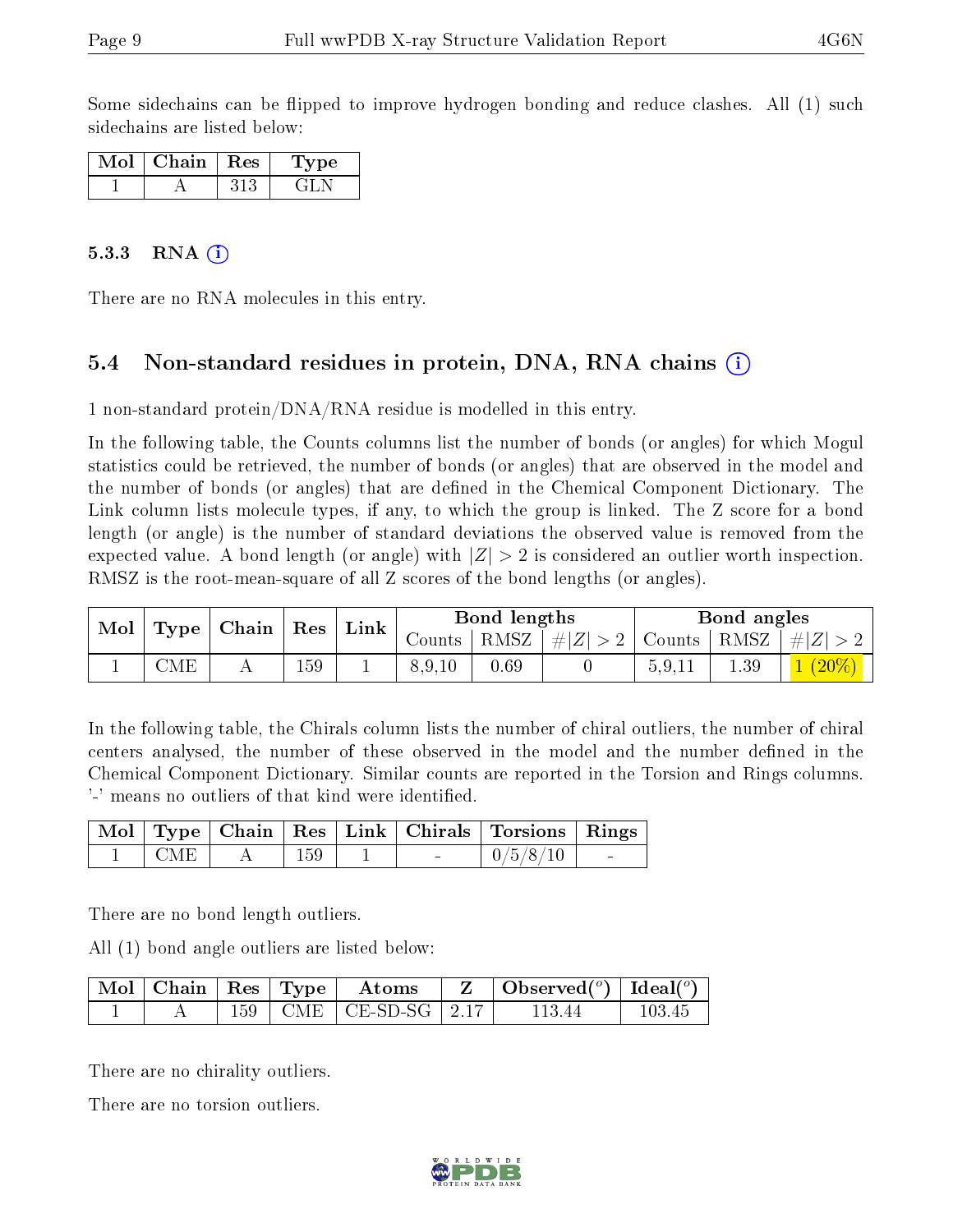There are no ring outliers.

1 monomer is involved in 1 short contact:

|  |                        | Mol   Chain   Res   Type   Clashes   Symm-Clashes |
|--|------------------------|---------------------------------------------------|
|  | $159 \perp \text{CME}$ |                                                   |

#### 5.5 Carbohydrates (i)

There are no carbohydrates in this entry.

### 5.6 Ligand geometry  $(i)$

3 ligands are modelled in this entry.

In the following table, the Counts columns list the number of bonds (or angles) for which Mogul statistics could be retrieved, the number of bonds (or angles) that are observed in the model and the number of bonds (or angles) that are defined in the Chemical Component Dictionary. The Link column lists molecule types, if any, to which the group is linked. The Z score for a bond length (or angle) is the number of standard deviations the observed value is removed from the expected value. A bond length (or angle) with  $|Z| > 2$  is considered an outlier worth inspection. RMSZ is the root-mean-square of all Z scores of the bond lengths (or angles).

| Mol      |                 | Chain | Res | Link            | Bond lengths |      |             | Bond angles |      |     |
|----------|-----------------|-------|-----|-----------------|--------------|------|-------------|-------------|------|-----|
|          | Type            |       |     |                 | Counts       | RMSZ | # $ Z  > 2$ | Counts      | RMSZ | # Z |
|          | EK <sub>0</sub> |       | 401 | $\qquad \qquad$ | 16, 18, 18   | 1.05 | $(6\%)$     | 16,25,25    | 0.65 |     |
| ച<br>- 1 | SO <sub>4</sub> |       | 403 | $\qquad \qquad$ | 4.4.4        | 0.21 |             | 6.6.6       | 0.14 |     |
| ച<br>- 1 | SO <sub>4</sub> |       | 402 | -               | 4.4.4        | 0.20 |             | 6.6.6       | 0.12 |     |

In the following table, the Chirals column lists the number of chiral outliers, the number of chiral centers analysed, the number of these observed in the model and the number defined in the Chemical Component Dictionary. Similar counts are reported in the Torsion and Rings columns. '-' means no outliers of that kind were identified.

|     |     |        |                          | Mol   Type   Chain   Res   Link   Chirals   Torsions   Rings |  |
|-----|-----|--------|--------------------------|--------------------------------------------------------------|--|
| EK0 | 401 | $\sim$ | <b>Contract Contract</b> | $\frac{2}{4/11/11}$   0/3/3/3                                |  |

All (1) bond length outliers are listed below:

|  |  |                            | $\mid$ Mol $\mid$ Chain $\mid$ Res $\mid$ Type $\mid$ Atoms $\mid$ Z $\mid$ Observed(A) $\mid$ Ideal(A) $\mid$ |  |
|--|--|----------------------------|----------------------------------------------------------------------------------------------------------------|--|
|  |  | $401$   EK0   C8-N2   3.96 | $1.39\,$                                                                                                       |  |

There are no bond angle outliers.

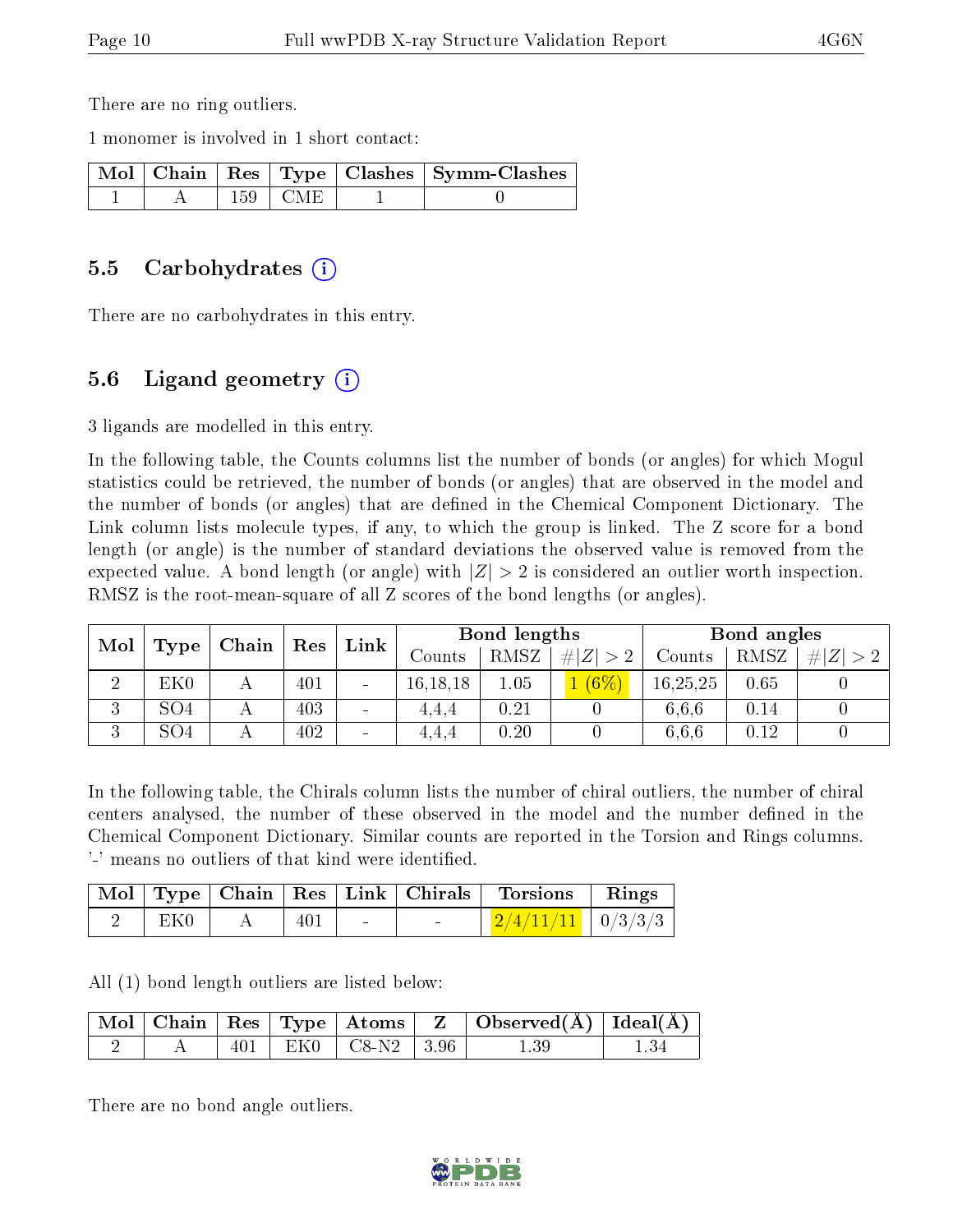There are no chirality outliers.

All (2) torsion outliers are listed below:

| $Mol$   Chain   Res   Type |     |     | Atoms         |
|----------------------------|-----|-----|---------------|
|                            | 401 | EK0 | C5-C4-C7-N1   |
|                            | 401 | EK0 | $C3-C4-C7-N1$ |

There are no ring outliers.

No monomer is involved in short contacts.

### 5.7 [O](https://www.wwpdb.org/validation/2017/XrayValidationReportHelp#nonstandard_residues_and_ligands)ther polymers (i)

There are no such residues in this entry.

### 5.8 Polymer linkage issues (i)

There are no chain breaks in this entry.

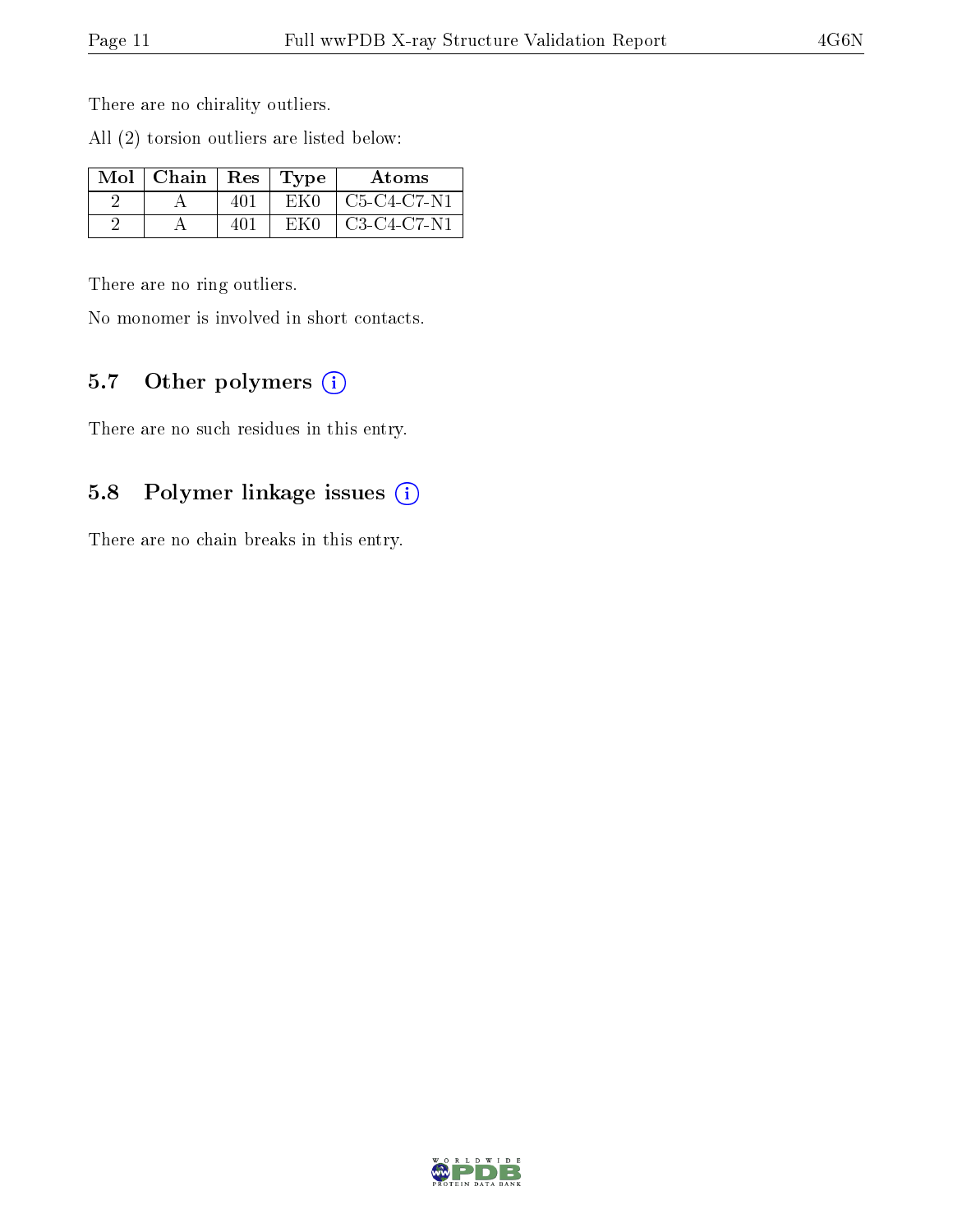## 6 Fit of model and data  $(i)$

### 6.1 Protein, DNA and RNA chains (i)

In the following table, the column labelled  $#RSRZ>2'$  contains the number (and percentage) of RSRZ outliers, followed by percent RSRZ outliers for the chain as percentile scores relative to all X-ray entries and entries of similar resolution. The OWAB column contains the minimum, median,  $95<sup>th</sup>$  percentile and maximum values of the occupancy-weighted average B-factor per residue. The column labelled ' $Q< 0.9$ ' lists the number of (and percentage) of residues with an average occupancy less than 0.9.

| $\mid$ Mol $\mid$ Chain | Analysed         | $^+$ <rsrz> .</rsrz> | $\#\text{RSRZ}\text{>2}$             | $\rm{OWAB}(\AA^2)$   Q<0.9 |  |
|-------------------------|------------------|----------------------|--------------------------------------|----------------------------|--|
|                         | $ 341/360(94\%)$ | 0.03                 | 21 (6\%)   20   19   22, 35, 69, 111 |                            |  |

All (21) RSRZ outliers are listed below:

| Mol            | Chain              | Res | Type                    | <b>RSRZ</b>      |
|----------------|--------------------|-----|-------------------------|------------------|
| $\mathbf{1}$   | $\boldsymbol{A}$   | 355 | <b>GLY</b>              | 6.5              |
| $\mathbf{1}$   | $\overline{A}$     | 356 | <b>TYR</b>              | 5.7              |
| $\overline{1}$ | $\overline{A}$     | 28  | <b>TYR</b>              | $\overline{3.6}$ |
| $\mathbf{1}$   | $\overline{A}$     | 336 | <b>LEU</b>              | $3.6\,$          |
| $\overline{1}$ | $\overline{\rm A}$ | 354 | <b>PRO</b>              | 3.3              |
| $\overline{1}$ | $\overline{\rm A}$ | 15  | GLN                     | $3.0\,$          |
| $\mathbf{1}$   | $\overline{\rm A}$ | 212 | VĀL                     | 2.9              |
| $\overline{1}$ | $\overline{A}$     | 61  | <b>THR</b>              | 2.9              |
| $\overline{1}$ | $\overline{\rm A}$ | 59  | <b>HIS</b>              | 2.7              |
| $\mathbf{1}$   | $\overline{A}$     | 44  | $\overline{\text{VAL}}$ | $\overline{2.5}$ |
| $\mathbf{1}$   | $\overline{A}$     | 11  | MET                     | 2.5              |
| $\mathbf{1}$   | $\overline{A}$     | 14  | <b>GLY</b>              | 2.3              |
| $\mathbf{1}$   | $\overline{A}$     | 176 | <b>HIS</b>              | 2.1              |
| $\mathbf{1}$   | $\overline{A}$     | 131 | ILE                     | 2.1              |
| $\mathbf{1}$   | $\overline{A}$     | 9   | PRO                     | $2.\overline{1}$ |
| $\overline{1}$ | $\overline{A}$     | 60  | GLN                     | $2.0\,$          |
| $\mathbf{1}$   | $\overline{A}$     | 327 | PHE                     | 2.0              |
| $\mathbf{1}$   | $\bf{A}$           | 209 | ILE                     | $2.0\,$          |
| $\overline{1}$ | $\overline{\rm A}$ | 186 | <b>VAL</b>              | 2.0              |
| $\mathbf{1}$   | $\overline{A}$     | 175 | <b>ASP</b>              | 2.0              |
| $\overline{1}$ | A                  | 58  | GLU                     | 2.0              |

### 6.2 Non-standard residues in protein, DNA, RNA chains (i)

In the following table, the Atoms column lists the number of modelled atoms in the group and the number defined in the chemical component dictionary. The B-factors column lists the minimum,